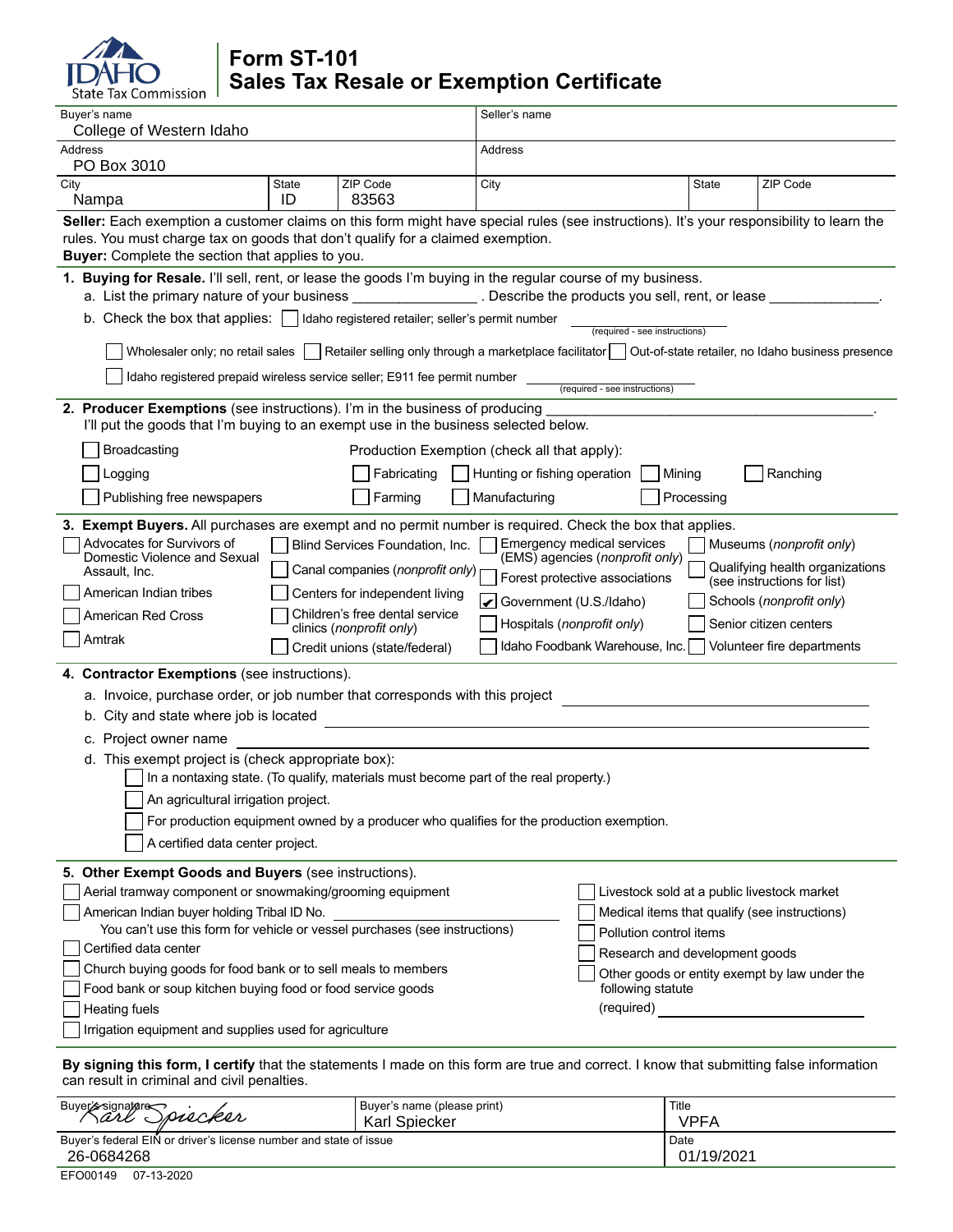

**General.** Sellers must charge tax to any customer and on any goods that don't qualify for a claimed exemption and are taxable by law. The form is valid only if all information is complete. The seller must keep the form.

# **1. Buying for Resale**

Buyers must have an Idaho seller's or E911 fee permit number unless they're:

- Wholesalers who make no retail sales.
- Retailers selling only through marketplace facilitators. (A marketplace facilitator is a person who provides a marketplace for third-party sellers.)
- Out-of-state retailers with no Idaho business presence (e.g., physical location, representatives, employees, etc.).

An Idaho seller's or E911 fee permit number has nine digits, such as 000123456. You can validate a permit number by visiting **tax.idaho.gov/validseller** or contacting the Tax Commission.

# **2. Producer Exemptions**

Businesses that primarily produce products for resale don't have to pay tax on goods that they directly and primarily use in the production process. Businesses offering the right to hunt or fish as a taxable activity don't have to pay tax on goods that they directly and primarily use in the hunting or fishing activity.

Qualifying businesses must pay sales tax on all of the following:

- Transportation equipment and supplies
- Goods used in selling or distribution
- Janitorial or cleaning equipment or supplies
- Maintenance or repair equipment and supplies
- Office equipment and supplies
- Any licensed motor vehicle or trailer and parts
- Aircraft and parts
- Recreational vehicle (e.g., snowmobile, ATV, off-highway motorcycle, camper, travel trailer)
- Goods that become improvements to real property (e.g., fence posts)

Loggers, broadcasters, and publishers of newspapers that are free to the public and contain at least 10% informational content (not ads) have a similar exemption. Sellers still must charge these businesses tax on purchases of the bulleted items listed above.

*Seller: For producer exemptions, you can stamp or imprint an exemption statement on the front of the invoice. (Contact the Tax Commission to get the required language for the exemption statement.)*

## **3. Exempt Buyers**

These buyers are exempt from tax on all purchases.

**Advocates for Survivors of Domestic Violence and Sexual Assault, Inc.** 

**American Indian tribes.** Only tribal entities qualify.

**American Red Cross.**

**Amtrak.** 

**Blind Services Foundation, Inc.**

**Canal companies.** Only nonprofit canal companies qualify.

**Centers for independent living.** To qualify, a center must be a private, nonprofit, nonresidential organization in which at least 51% of the board, management, and staff are persons with disabilities.

The center also must meet all of these criteria:

- It's designed and operated within a local community by individuals with disabilities.
- It provides a variety of independent living services and programs.
- It's cross-disability.

**Children's free dental service clinics.** Only nonprofit children's free dental service clinics qualify.

**Credit unions.** Both state and federal credit unions qualify.

**Emergency medical service (EMS) agencies.**  Only nonprofit emergency medical service agencies qualify.

#### **Forest protective associations.**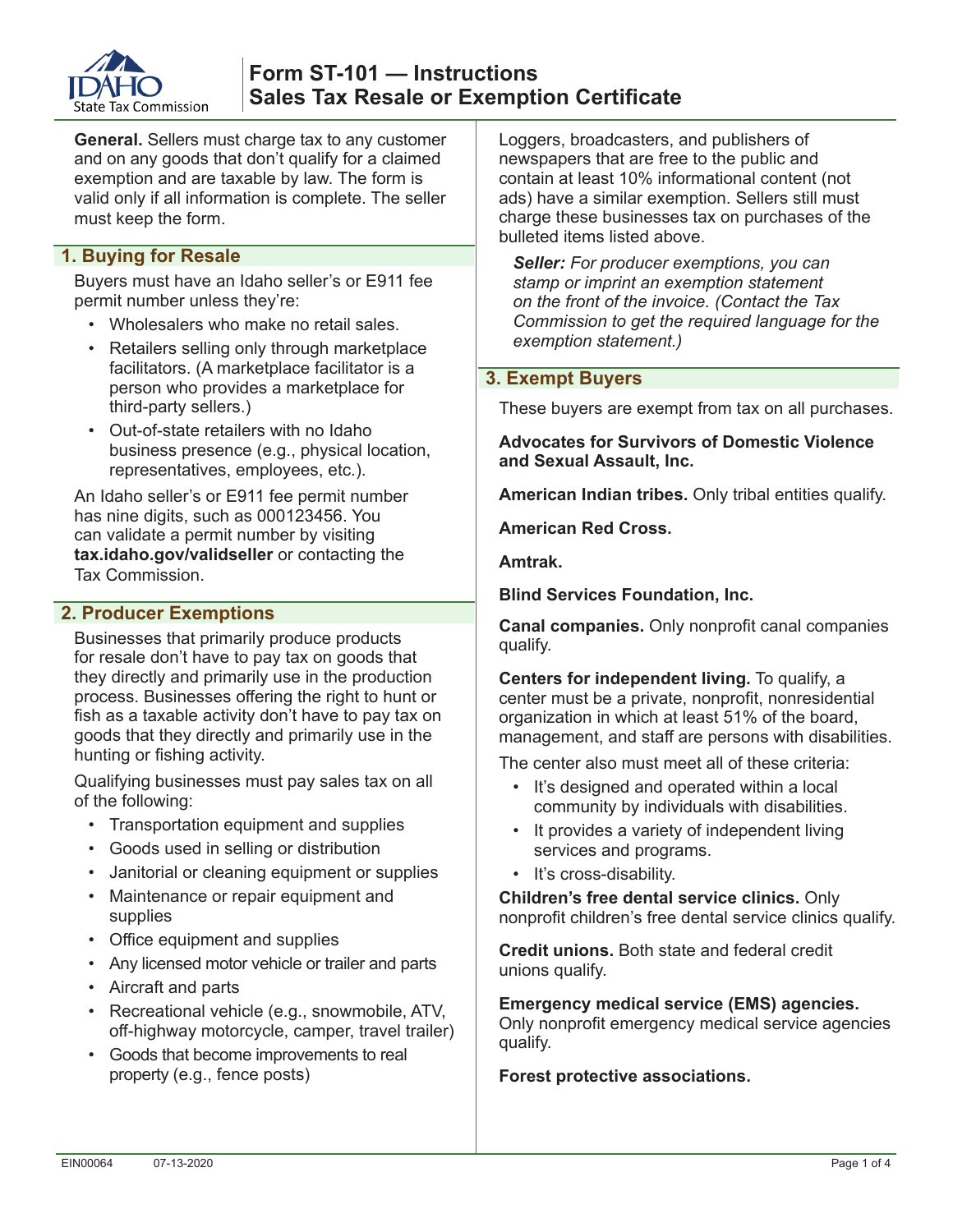

**Government.** Only the U.S. government and Idaho state, county, city, and other political subdivisions qualify. Sales to other states and their political subdivisions are taxable.

**Hospitals.** Only licensed nonprofit hospitals qualify. Nursing homes or similar institutions don't.

### **Idaho Foodbank Warehouse, Inc.**

**Museums.** Only nonprofit museums qualify. A museum collects, preserves, and displays objects and information to help the public interpret the past and present and to explore the future. Examples include institutions that exhibit science, history, art, and culture as well as zoos and aquariums.

#### **Qualified health organizations:**

- American Cancer Society
- American Diabetes Association
- American Heart Association
- American Lung Association of Idaho
- Arc, Inc., The
- Arthritis Foundation
- Camp Rainbow Gold
- Children's Home Society of Idaho
- Easter Seals
- Family Services Alliance of Southeast Idaho
- Idaho Association of Free and Charitable Clinics and its member clinics
- Idaho Community Action Agencies
- Idaho Cystic Fibrosis Foundation
- Idaho Diabetes Youth Programs
- Idaho Epilepsy League
- Idaho Primary Care Association and its community health centers
- Idaho Ronald McDonald House
- Idaho Women's and Children's Alliance
- **March of Dimes**
- Mental Health Association
- Muscular Dystrophy Foundation
- National Multiple Sclerosis Society
- Rocky Mountain Kidney Association
- Special Olympics Idaho
- United Cerebral Palsy

**Schools.** Certain public or nonprofit schools qualify. These schools include:

- Colleges and universities
- Primary, secondary, and charter schools
- Idaho Digital Learning Academy

Auxiliary organizations such as parent-teacher associations, booster clubs, and alumni groups don't qualify.

Schools primarily teaching subjects like business, dance, theater arts, music, cosmetology, writing and gymnastics don't qualify.

#### **Senior citizen centers.**

#### **Volunteer fire departments.**

#### **4. Contractor Exemptions**

Four exemptions apply to contractors:

- Agricultural irrigation
- Certified data centers
- Nontaxing states
- Production equipment

To claim one of these exemptions, contractors must identify the project owner, location, and the invoice, purchase order, or job number that corresponds with this project.

**Agricultural irrigation.** Irrigation equipment and materials for an agricultural irrigation project are exempt. An irrigation system for a golf course or a residence doesn't qualify.

**Certified data centers.** Contractors working on a certified data center project can buy building materials, equipment, and fixtures that will become part of the new data center facility without paying sales tax. (See section 5 for more information about certified data centers.)

This exemption doesn't apply to tools, equipment, or building materials that don't become part of the data center facility.

**Nontaxing state.** Construction materials for a job in a nontaxing state are exempt from Idaho sales tax. This exemption applies only to materials that will become part of real property and only if the contractor isn't subject to a use tax or a similar tax in the other state. Jobs in Alaska, Oregon, and Montana qualify, as do some jobs in Washington.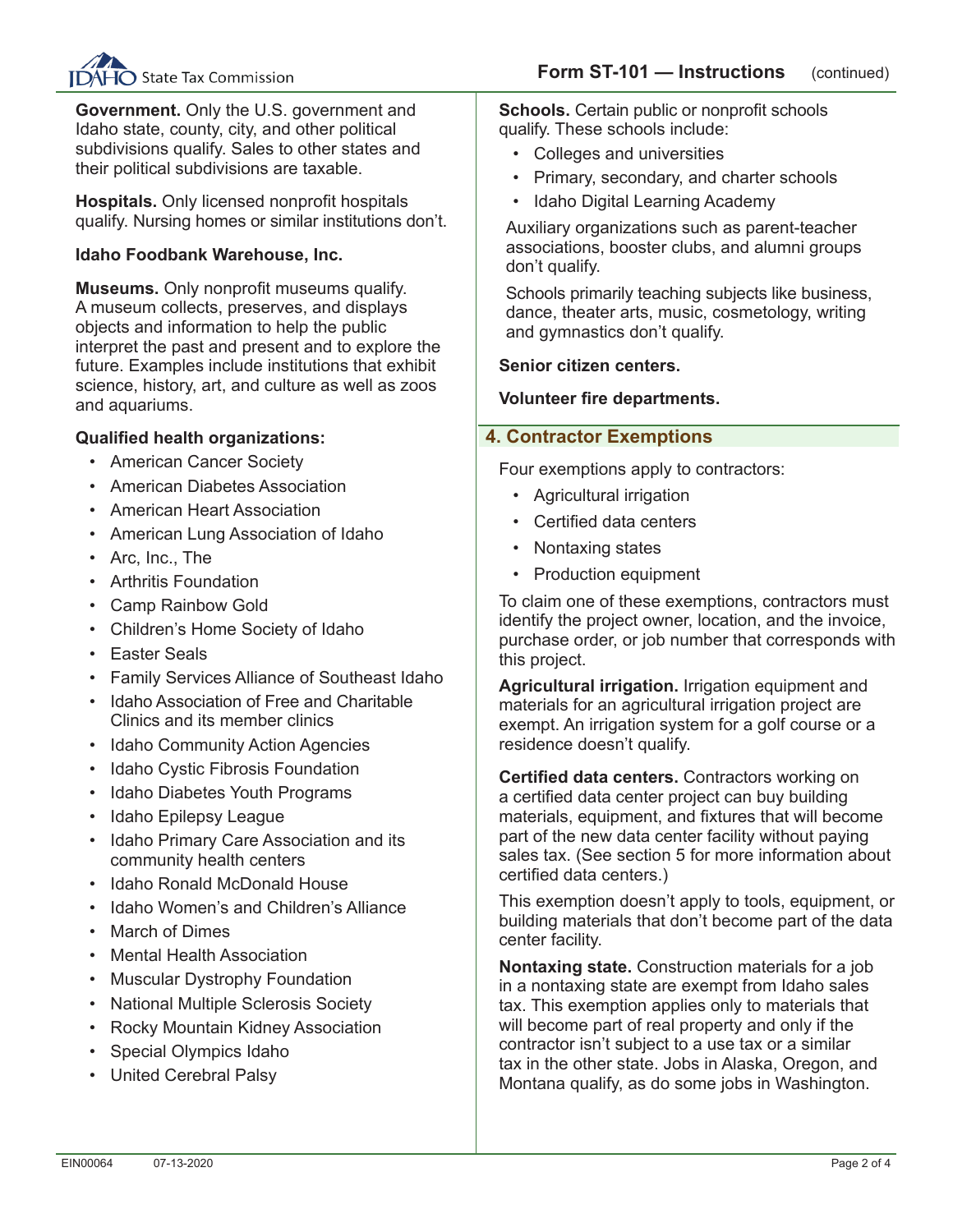

**Production equipment.** A contractor installing production equipment for a producer can buy the equipment and supplies exempt from tax. This exemption doesn't apply to materials that become part of real property.

# **5. Other Exempt Goods and Buyers**

If buyers claim an exemption that isn't listed on this form, they must mark the "Other" box and list the section of the law that applies to the exemption. Otherwise, this certificate isn't valid.

**Aerial tramway, snowmaking/grooming equipment.** The sale, storage, use, or other consumption of parts, materials, or equipment that will become a component of an aerial passenger tramway are exempt from tax.

Snowgrooming and snowmaking equipment the owner or operator of a downhill ski area buys and uses to prepare and maintain the downhill ski slopes accessed by aerial tramways also is exempt. An aerial tramway includes chair lifts, gondolas, T-bar and J-bar lifts, platter lifts, rope tows, and similar devices. See Idaho Code section 63-3622Y for more details.

**American Indians**. Sales to an enrolled Indian tribal member are exempt if the goods are delivered on the reservation. The buyer's Tribal Identification Number is required. For sales of vehicles or boats, use Form ST-133, *Sales Tax Exemption Certificate - Family or American Indian Sales*.

**Certified data centers.** Only data centers certified with the Tax Commission qualify. Certified data centers can buy the following without paying sales tax:

- Eligible server equipment including servers, rack servers, chillers, storage devices, generators, cabling, and enabling software integral to or installed on such equipment.
- New data center facilities, meaning the building or structural components of a building used primarily as a data center, including equipment, materials, and fixtures.

**Churches.** Churches can buy food for meals they sell to members or qualifying goods for their food bank without paying tax.

**Food banks and soup kitchens.** Food banks and soup kitchens can buy food or other goods used to grow, store, prepare, or serve food exempt from sales tax. The exemption doesn't include licensed motor vehicles or trailers. See Idaho Code section 63-3622O for more details.

**Heating fuels.** Heating fuels such as wood, coal, petroleum, propane, and natural gas are exempt when purchased to heat an enclosed building or a building under construction, or when used for cooking or water heating. See Idaho Code section 63-3622G for more details

*Seller: For heating fuel, you can stamp or imprint an exemption statement on the front of the invoice. Contact the Tax Commission to get the required language for the exemption statement.*

*Sales of liquid propane in units of 15 gallons or less that are identified in the vendor's records as cylinder sales are exempt from tax. You don't have to keep a Form ST-101 on file for them.*

**Irrigation equipment and supplies.** All irrigation equipment and supplies used directly and primarily for agriculture are exempt. See Idaho Code section 63-3622W for more details.

**Livestock.** Sales of cattle, sheep, mules, horses, pigs, and goats are exempt when sold at a public livestock market. Sales of other animals don't qualify. See Idaho Code section 63-3622MM for more details.

**Medical items.** Only the following prescribed medical goods qualify if a licensed practitioner will administer or distribute them: drugs, contact lenses, eyeglasses, oxygen, insulin, syringes, prosthetic devices, durable medical equipment, dental and orthopedic appliances (including fillings), urinary and colostomy supplies, enteral and parenteral feeding equipment and supplies, hemodialysis and peritoneal dialysis drugs and supplies, and chemicals and equipment used to test or monitor blood or urine of a diabetic. See Idaho Code section 63-3622NN for more details.